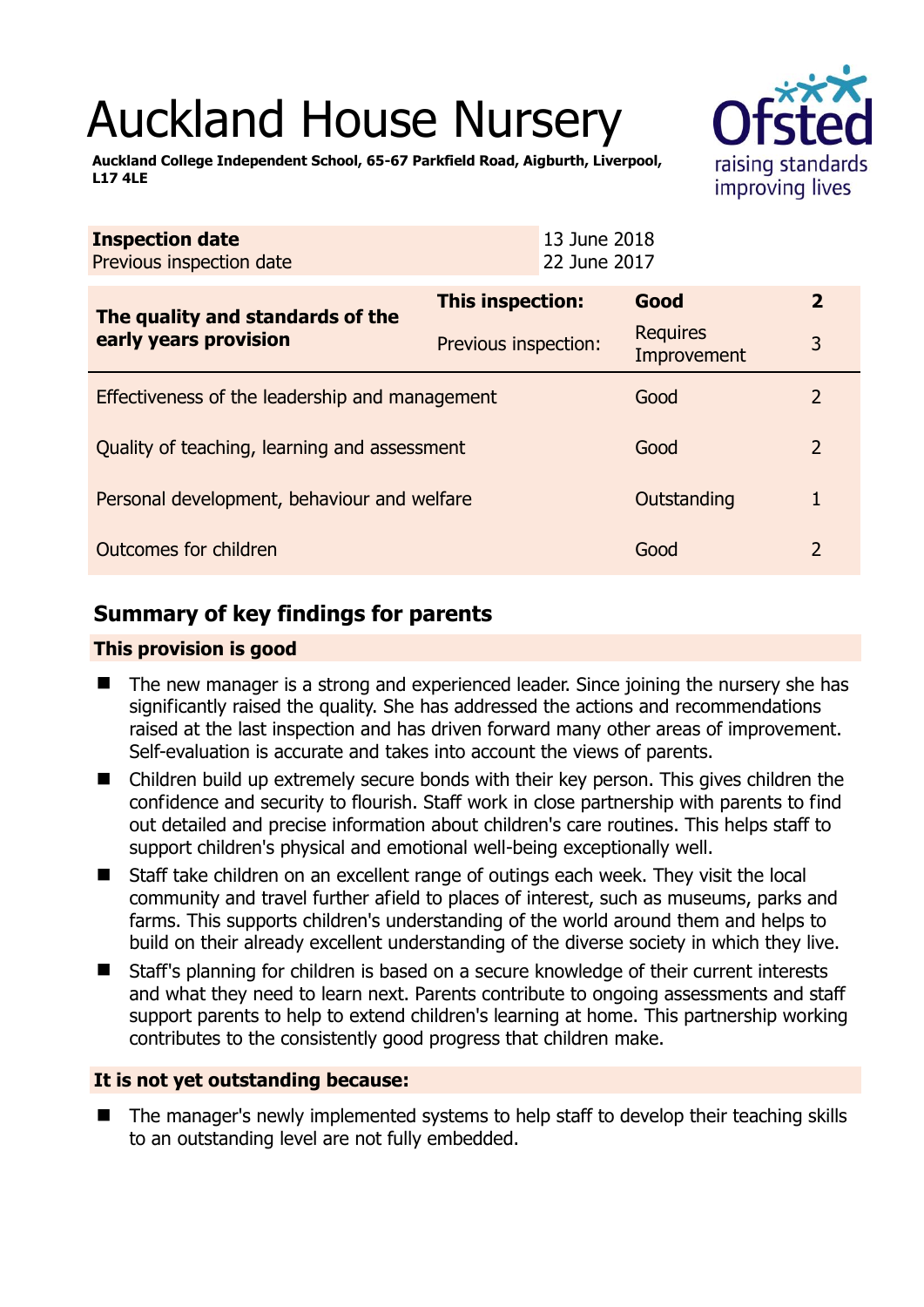# **What the setting needs to do to improve further**

## **To further improve the quality of the early years provision the provider should:**

■ embed the new monitoring systems to offer staff even higher levels of support and help to raise the quality of teaching to an outstanding level.

## **Inspection activities**

- The inspector observed the quality of teaching during activities and child-initiated play. She assessed the impact this has on children's learning.
- The inspector observed a planned activity and jointly evaluated the teaching with the nursery manager.
- The inspector held discussions with the manager throughout the inspection. She held a meeting with the director of operations, the nursery manager and deputy manager.
- The inspector viewed a range of documents and checked evidence of the suitability of staff working on the premises.
- The inspector spoke to parents on the day of the inspection, viewed written feedback provided prior to the inspection and took account of their views.

**Inspector**  Savine Holgate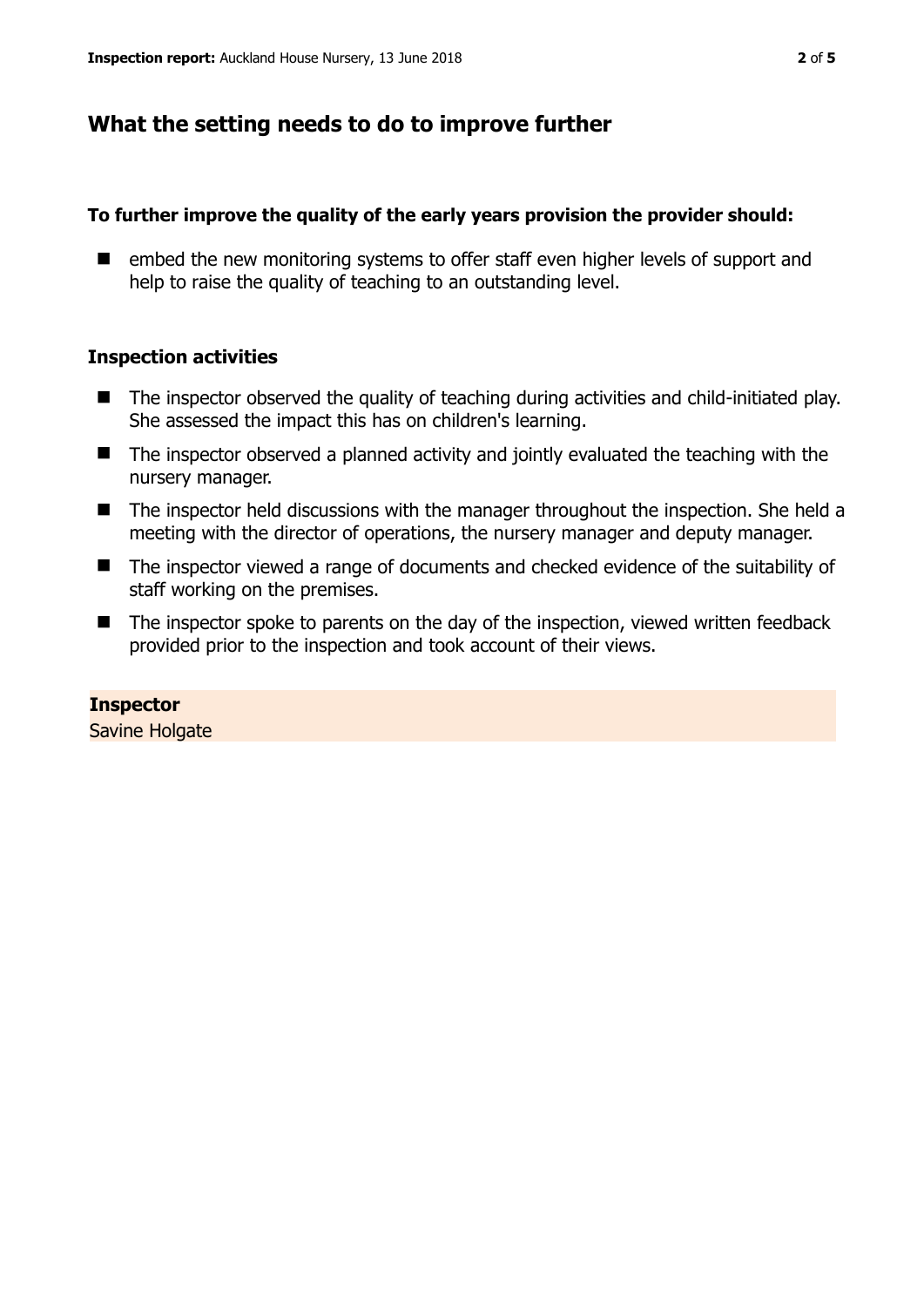## **Inspection findings**

#### **Effectiveness of the leadership and management is good**

Safeguarding is effective. Staff have a secure understanding of the signs of abuse and local reporting procedures. The manager implements many systems that help to keep children safe. For example, together with staff, she closely monitors children's accidents and reflects to see if they can prevent further occurrences. This includes re-visiting their already comprehensive risk assessments. Staff ratios are maintained at all times and staff are deployed effectively, providing high levels of supervision. The manager is committed to developing a highly qualified and experienced staff team. Recruitment and selection are well focused and new staff benefit from a comprehensive induction. Stringent professional development plans are in place for all staff. Recent training has been beneficial. For example, all staff have accessed training to develop the role of the key person. The management team closely monitors children's progress. Managers identify gaps and have recently enhanced systems to identify any emerging potential risks of delay. This helps them to ensure that children get the right level of support in a timely manner.

#### **Quality of teaching, learning and assessment is good**

Staff working with younger children engage them in singing songs. Children are selfmotivated to join in. They copy actions and make sounds, through banging and shaking instruments. This helps to develop their physical skills and supports their communication and language. Staff working with two-year-old children introduce a range of sensory experiences, such as sand and foam. Children bravely use their fingers to explore. They confidently add toys, such as cars. Staff model and demonstrate how to make marks and children copy the movements staff make. This helps children to develop their finger muscles and coordination in readiness for early writing. Two-year-old children enjoy playing with soil in the outdoor area. They use their imagination and tell staff that they are making cakes. Staff ask a range of skilful questions, such as asking them what ingredients they have used. Children confidently use language from their experiences. This helps to support children's thinking skills and helps to develop their language.

### **Personal development, behaviour and welfare are outstanding**

Hygiene procedures are robust. For example, all staff carry a small bag containing a number of items such as tissues and hand gel. This helps them to respond to children's needs promptly. Children's behaviour is exemplary. For example, during activities, twoyear-old children share and take turns and are aware of each other's personal space. Children have an excellent understanding of healthy food. For example, after a recent trip to an organic café children have now started to grow their own vegetables.

## **Outcomes for children are good**

All children are working within the expected age bands for their age and are well prepared for their eventual move to school. Children who speak English as an additional language develop excellent speaking skills. Two-year-old children recognise their names and can form some recognisable letters. Children show that they enjoy learning.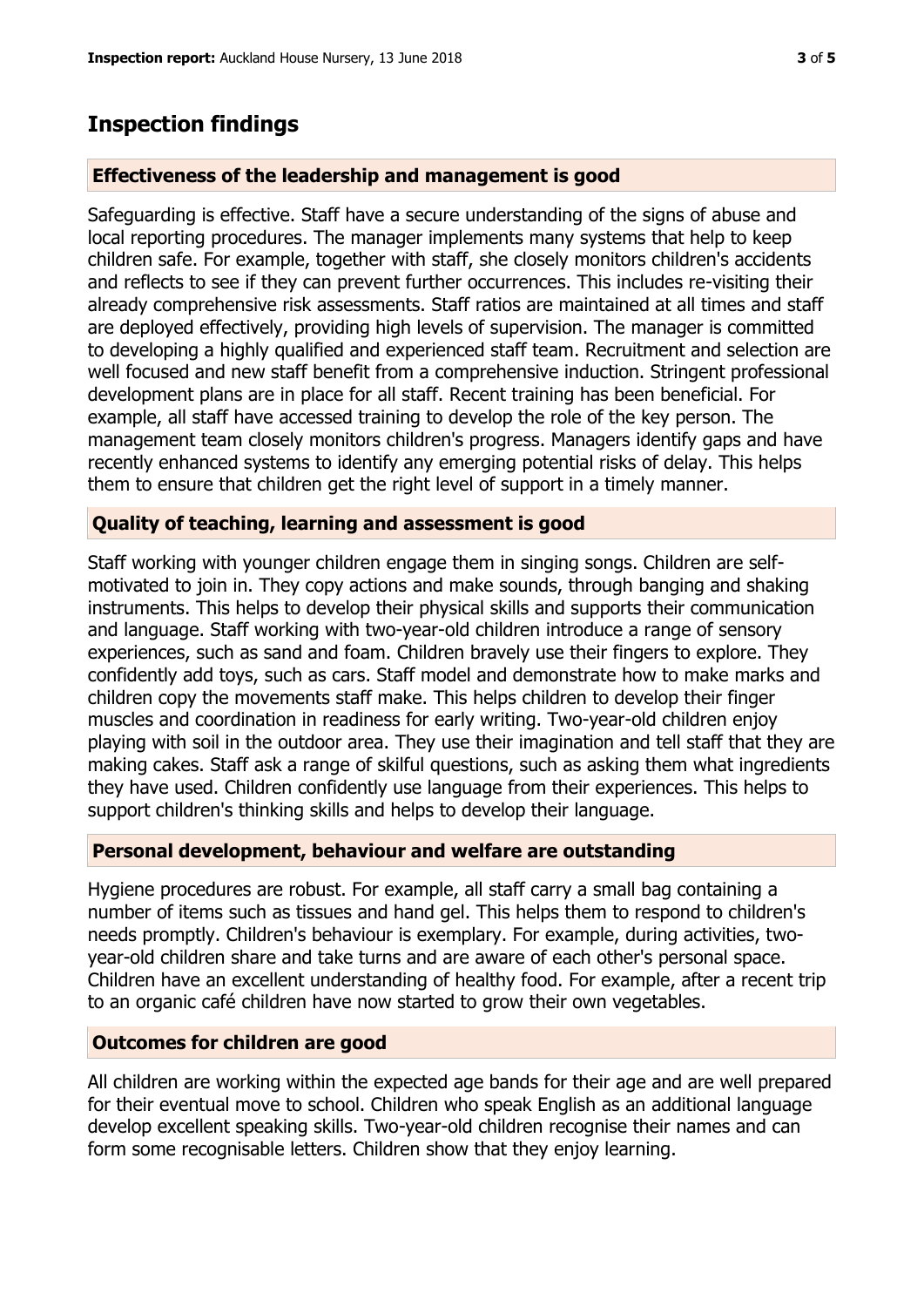# **Setting details**

| Unique reference number                             | EY408483                    |  |
|-----------------------------------------------------|-----------------------------|--|
| <b>Local authority</b>                              | Liverpool                   |  |
| <b>Inspection number</b>                            | 1108554                     |  |
| <b>Type of provision</b>                            | Full-time provision         |  |
| Day care type                                       | Childcare - Non-Domestic    |  |
| <b>Registers</b>                                    | Early Years Register        |  |
| Age range of children                               | $0 - 3$                     |  |
| <b>Total number of places</b>                       | 72                          |  |
| <b>Number of children on roll</b>                   | 105                         |  |
| <b>Name of registered person</b>                    | <b>Auckland College Ltd</b> |  |
| <b>Registered person unique</b><br>reference number | RP529684                    |  |
| Date of previous inspection                         | 22 June 2017                |  |
| <b>Telephone number</b>                             | 0151 727 0083               |  |

Auckland House Nursery re-registered in 2010. The nursery employs 30 members of childcare staff. Of these, the manager holds early years professional status, six members of staff hold an appropriate early years qualification at level 6, two hold a qualification at level 5, 10 hold a qualification at level 3 and three members of staff are qualified to level 2. Eight members of staff are unqualified. Of these, four are currently undertaking an apprenticeship. The nursery opens Monday to Friday all year round, except for bank holidays and a week at Christmas. Sessions are from 7.30am until 6pm.

This inspection was carried out by Ofsted under sections 49 and 50 of the Childcare Act 2006 on the quality and standards of provision that is registered on the Early Years Register. The registered person must ensure that this provision complies with the statutory framework for children's learning, development and care, known as the early years foundation stage.

Any complaints about the inspection or the report should be made following the procedures set out in the guidance 'Complaints procedure: raising concerns and making complaints about Ofsted', which is available from Ofsted's website: www.gov.uk/government/organisations/ofsted. If you would like Ofsted to send you a copy of the guidance, please telephone 0300 123 4234, or email enquiries@ofsted.gov.uk.